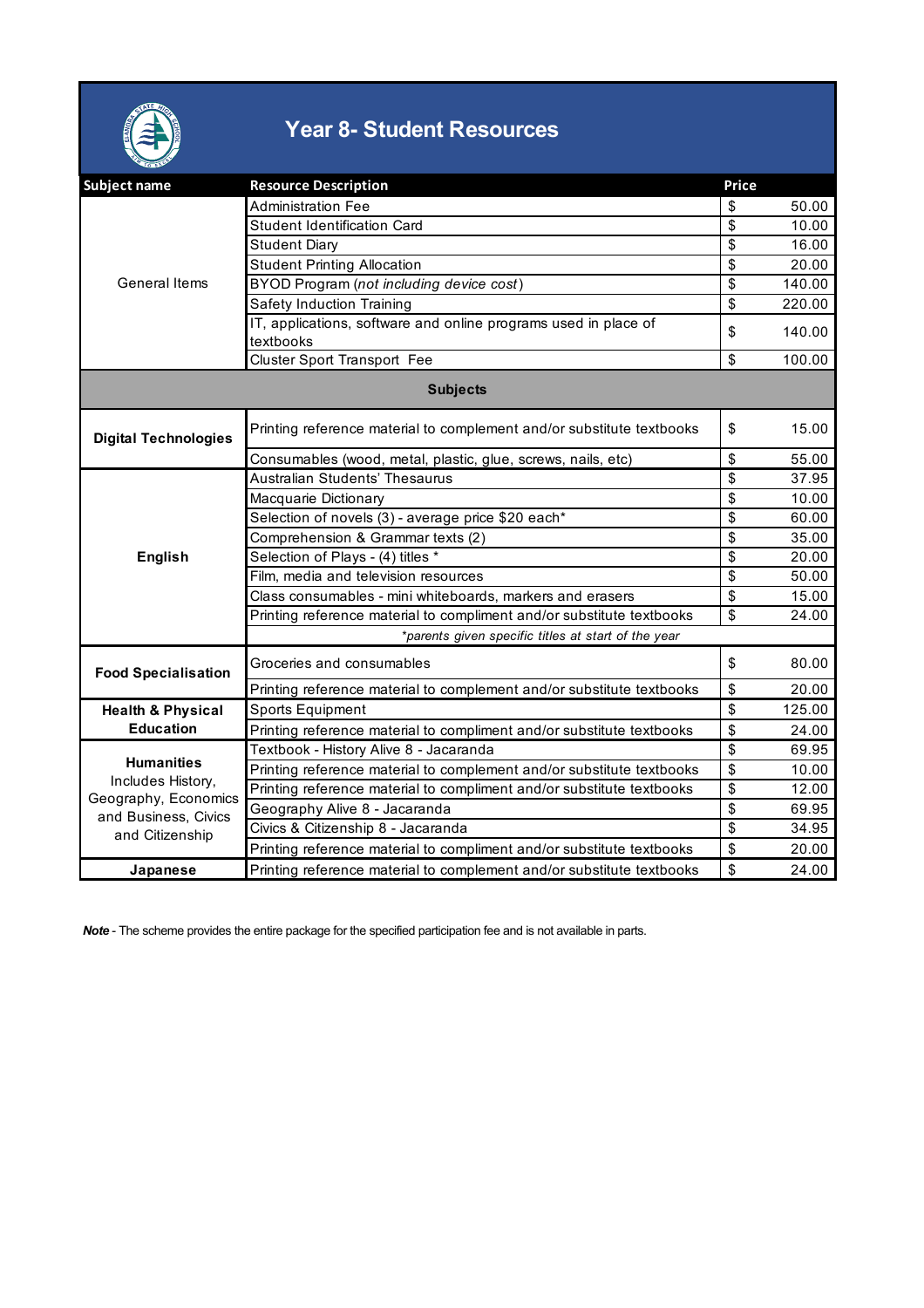

## **Year 8- Student Resources**

| Subject name         | <b>Resource Description</b>                                                                                                                                                                                                 | Price         |          |
|----------------------|-----------------------------------------------------------------------------------------------------------------------------------------------------------------------------------------------------------------------------|---------------|----------|
| <b>Mathematics</b>   | My Maths Oxford                                                                                                                                                                                                             | S             | 70.00    |
|                      | Scientific Calculator - Casio fx 82AU                                                                                                                                                                                       | \$            | 30.00    |
|                      | Mangahigh                                                                                                                                                                                                                   | \$            | 20.00    |
|                      | Printing reference material to complement and/or substitute textbooks                                                                                                                                                       | \$            | 20.00    |
|                      | Class Resources (e.g. dice, manipulatives, rulers, protractors, geometric<br>solids, scales, rolling rulers, maps, trundle wheels, clinometers)                                                                             | \$            | 40.00    |
| <b>Science</b>       | Pearson 8 Science                                                                                                                                                                                                           | \$            | 65.95    |
|                      | Printing reference material to complement and/or substitute textbooks                                                                                                                                                       | \$            | 15.00    |
|                      | Science consumables (e.g. equipment, chemicals and materials for<br>science practicals; materials for STEM-related activities)                                                                                              | \$            | 30.00    |
|                      | Music subscription                                                                                                                                                                                                          | \$            | 100.00   |
| The Arts - Dance     | Ipod Speakers                                                                                                                                                                                                               | \$            | 100.00   |
|                      | Props - hats, gloves, boas, fan, canes                                                                                                                                                                                      | \$            | 100.00   |
|                      | Printing reference material to complement and/or substitute textbooks                                                                                                                                                       | \$            | 10.00    |
|                      | Scripts and Soliloquies (list provided annually)                                                                                                                                                                            | \$            | 65.00    |
| The Arts - Drama     | Props - hats, gloves, boas, fan, canes                                                                                                                                                                                      | \$            | 100.00   |
|                      | Printing reference material to complement and/or substitute textbooks                                                                                                                                                       | \$            | 25.00    |
|                      | <b>SLR Digital Camera</b>                                                                                                                                                                                                   | \$            | 1,000.00 |
|                      | SD Cards (x4)                                                                                                                                                                                                               | \$            | 60.00    |
|                      | Laptop                                                                                                                                                                                                                      | \$            | 1,000.00 |
|                      | Tripod                                                                                                                                                                                                                      | \$            | 100.00   |
| The Arts - Media Art | Consumables - Card reader, External Hardrive, Light Box, Photo<br>quality Printer (A3), Lighting Rig Studio, Gimble, Photographic Drone,<br>Backdrops, Collection of X-press Gloss paper, Self adhesive Foam Core<br>boards | \$            | 500.00   |
|                      | Printing reference material to complement and/or substitute textbooks                                                                                                                                                       | \$            | 24.00    |
|                      | Recording Interface (Mbox)                                                                                                                                                                                                  | $\mathfrak s$ | 350.00   |
|                      | <b>Acoustic Guitar</b>                                                                                                                                                                                                      | \$            | 100.00   |
|                      | Nylon guitar strings                                                                                                                                                                                                        | \$            | 9.80     |
|                      | Drum Sticks                                                                                                                                                                                                                 | \$            | 20.00    |
| The Arts - Music     | Drum pads                                                                                                                                                                                                                   | \$            | 18.00    |
|                      | <b>Headphones and Adaptor</b>                                                                                                                                                                                               | \$            | 20.00    |
|                      | Keyboard and Adaptor                                                                                                                                                                                                        | \$            | 300.00   |
|                      | Microphone & Lead                                                                                                                                                                                                           | \$            | 300.00   |
|                      | Consumables - Software, Music Scores, USB, Theory book                                                                                                                                                                      | \$            | 231.95   |
|                      | Printing reference material to complement and/or substitute textbooks                                                                                                                                                       | \$            | 15.00    |
|                      | Total                                                                                                                                                                                                                       | \$            | 6,347.50 |

*Note* - The scheme provides the entire package for the specified participation fee and is not available in parts.